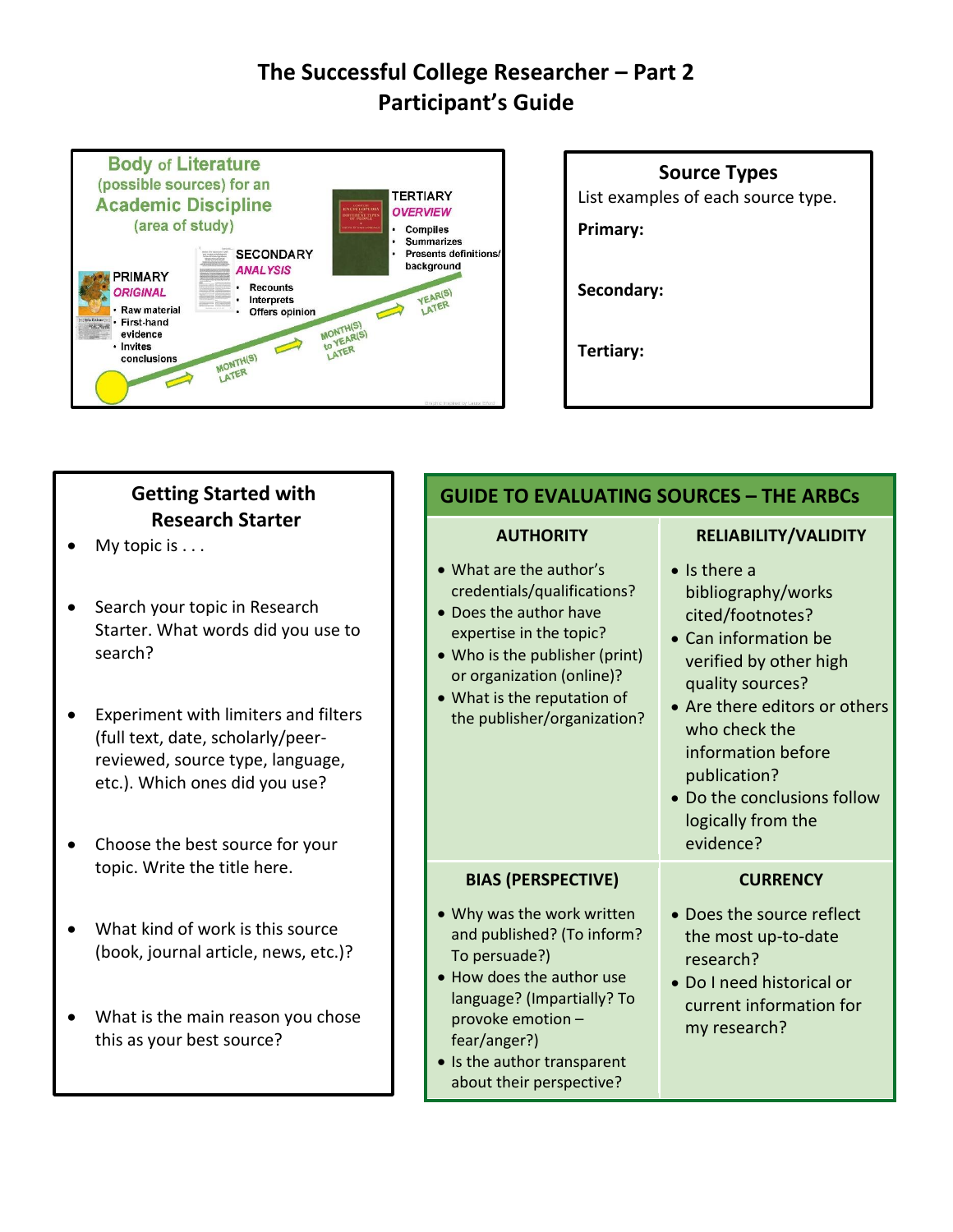## **The Successful College Researcher – Part 2 Participant's Guide**



### **More Info**

- Check out "Research Guides" and "A-Z Database List" on the library's homepage.
- See "How to Read a Scholarly Article" on page 3 for tips on getting the most from journal articles.
- Attend any library sessions scheduled for your other classes.
- Consult the Reference Help Desk.
- Make an appointment with a librarian.

## **Database Tips and Tools**

- **Tips –**
	- o AND returns fewer results (results must contain both "A" AND "B")
	- o OR returns more results (results contain either "A" OR "B")
	- o NOT returns fewer results (results contain "A", but NOT "B")
	- o Use quotation marks (" ") to search for titles or phrases ("heart rate")
	- $\circ$  Use  $*$  to search for words with the same root, without having to type them all (nation\* = nation, national, nations, nationality)
- **Tools –** After clicking on a result, choose (click on) a tool from the right side bar, and follow the prompts. Commonly used tools include:
	- o **E-mail**: The system will send a link for the result to your inbox; you can include citation information and full text (when available).
	- o **Cite**: Choose the citation style you need (for example, MLA or APA), and copy/paste it into a Word document.
	- o **Permalink**: Click on this tool, and then copy the link from the box labeled "Permalink" (at the top) to save in a Word document. (Note: The link in the browser search bar is NOT permanent.)
	- o **Add to folder** & **Save:** These tools require an EBSCO account and signing in on the green bar at the top of the page; please see a librarian for help.